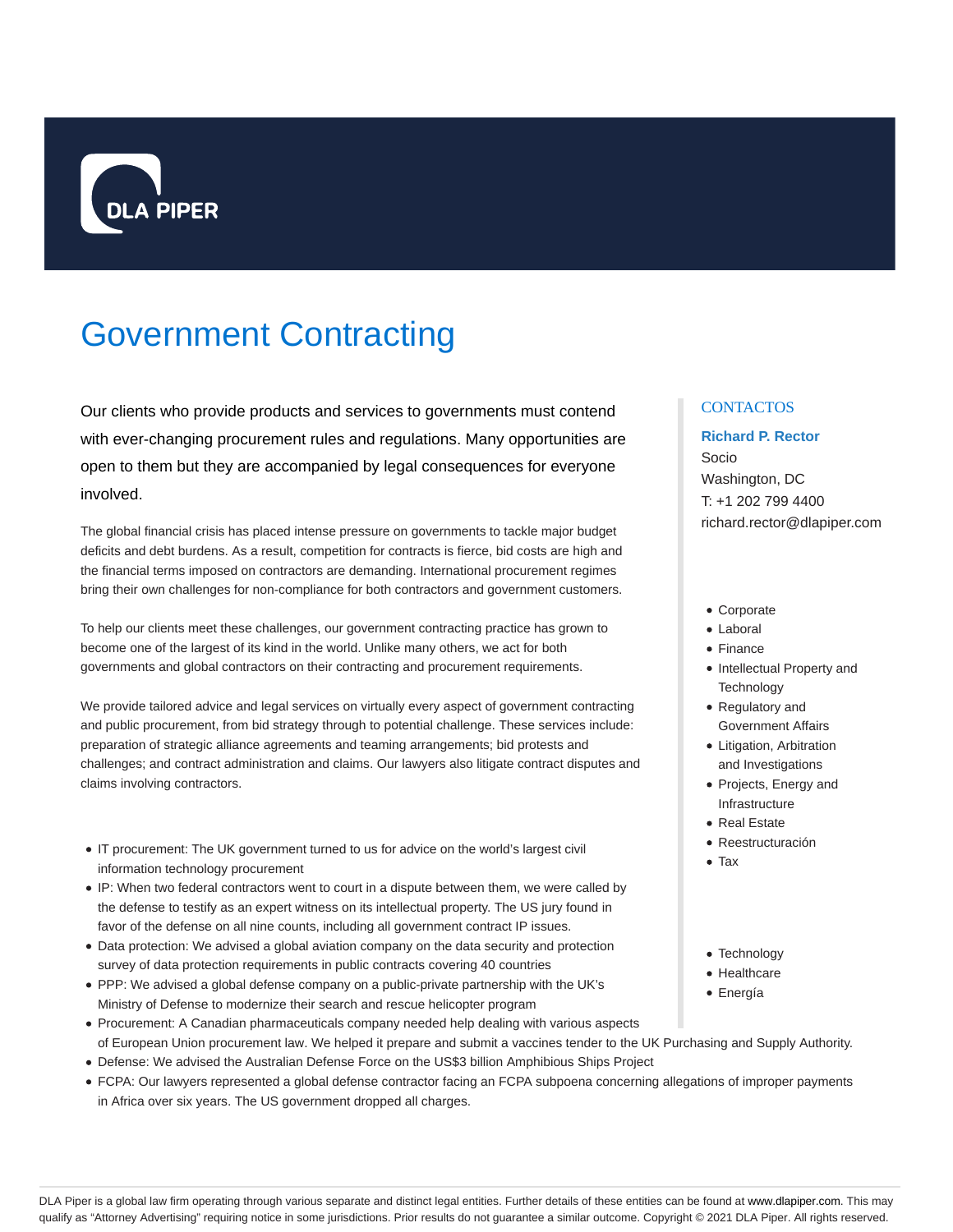# Publicaciones

**Employment law in 5: 5 developments to read for June in less than 5 minutes**

8 June 2022 5 developments to read for June in less than 5 minutes.

**Nonsolicitation agreements face antitrust scrutiny**

16 May 2022

Some of the court's rulings in the case may be relied on by the government as it continues to focus on non-solicitation and no-poach agreements.

**Employment law in 5: 5 developments to read for May in less than 5 minutes**

5 May 2022 5 developments to read for May in less than 5 minutes.

**District Court confirms that noncompliance with cybersecurity requirements may lead to False Claims Act liability**

16 February 2022 Key details and implications for contractors.

**Court of Federal Claims judge splits from precedent regarding the availability of key personnel**

14 February 2022

The decision departs from US Government Accountability Office decisions providing that offerors have a "duty" to advise the procuring agency of changes in proposed key personnel after proposal submission but prior to award.

**Medicare audit? CMS expands ability to revoke for non-compliant billing**

14 February 2022 These broad revisions provide CMS with greater revocation authority.

**With Civil Cyber-Fraud Initiative, government sharpens focus on cybersecurity obligations for government contractors**

13 December 2021

Deploying the False Claims Act to pursue cybersecurity-related fraud.

**Increased contractor discretion in COVID-19 Executive Order 14042**

DLA Piper is a global law firm operating through various separate and distinct legal entities. Further details of these entities can be found at www.dlapiper.com. This may qualify as "Attorney Advertising" requiring notice in some jurisdictions. Prior results do not guarantee a similar outcome. Copyright @ 2021 DLA Piper. All rights reserved.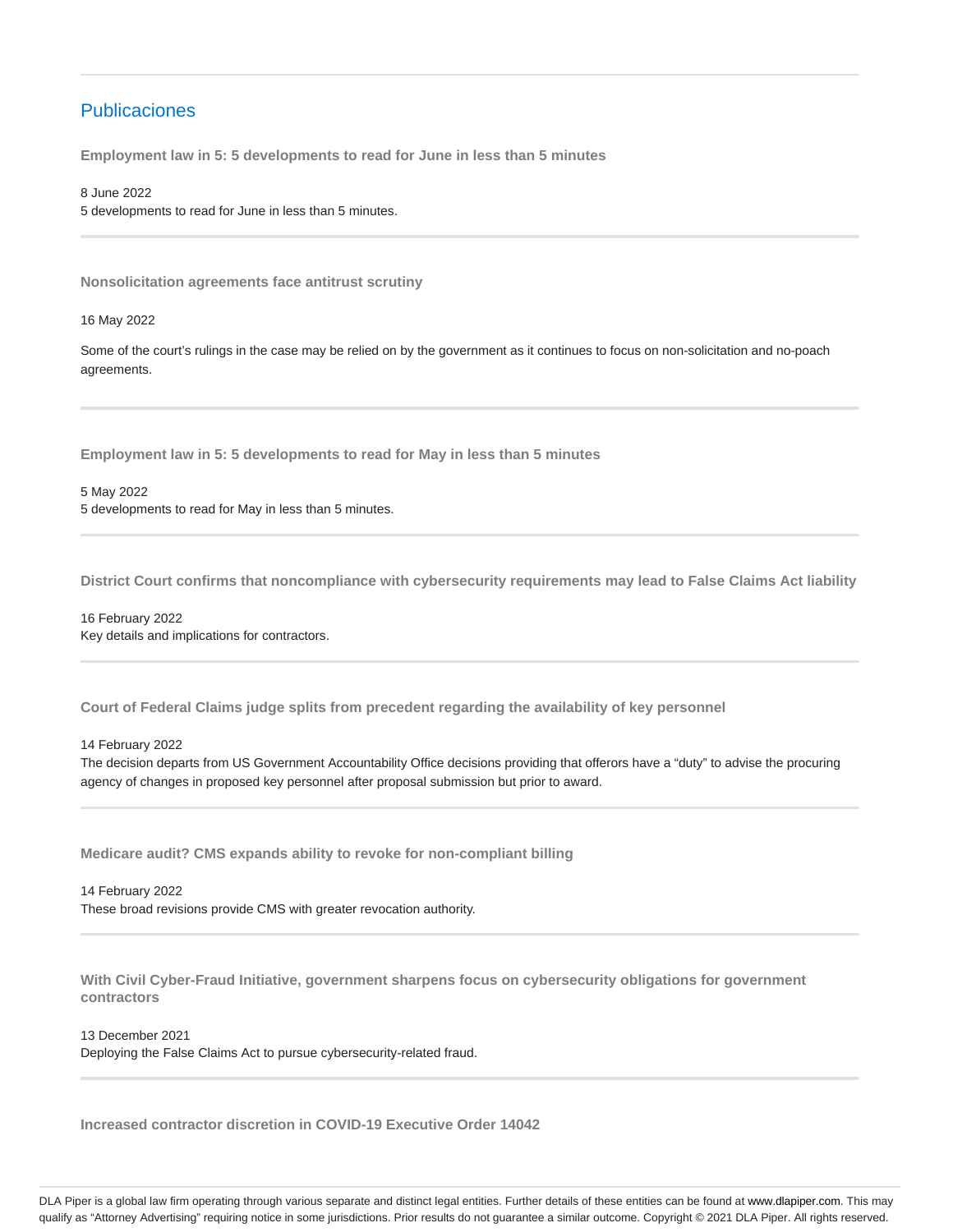**With Civil Cyber-Fraud Initiative, government sharpens focus on cybersecurity obligations for government contractors**

## 1 November 2021

Acting Assistant Attorney General Brian Boynton recently discussed how the Civil Cyber-Fraud Initiative would use the False Claims Act to pursue cybersecurity-related fraud.

**Cybersecurity obligations for government contractors – focus on them before the government focuses on you**

#### 22 September 2021

Liability under the False Claims Act can be financially debilitating, particularly for small and mid-size contractors.

**Seventh Circuit adopts objective reasonableness standard for False Claims Act liability**

1 September 2021 Key details and takeaways.

**Whatever your sector, ransomware attacks are changing how to think about platform security risk: Action steps**

## 14 June 2021

In an increasingly digitized economy, creating awareness of platform security risks is critical.

**Supreme Court significantly limits the scope of the Computer Fraud and Abuse Act**

## 4 June 2021

The decision will largely gut the CFAA as a tool for addressing insider data theft.

**What does the cybersecurity executive order mean for federal government contractors and their supply chains?**

#### 19 May 2021

Key sections of the EO that are likely to impact federal contractors and the practical effects of those requirements.

**President Biden issues broad-ranging Executive Order on cybersecurity**

## 13 May 2021

The EO sets forth new requirements for federal agencies and government service providers.

**New minimum wage requirements for federal contractors: Key takeaways**

4 May 2021

DLA Piper is a global law firm operating through various separate and distinct legal entities. Further details of these entities can be found at www.dlapiper.com. This may qualify as "Attorney Advertising" requiring notice in some jurisdictions. Prior results do not guarantee a similar outcome. Copyright @ 2021 DLA Piper. All rights reserved.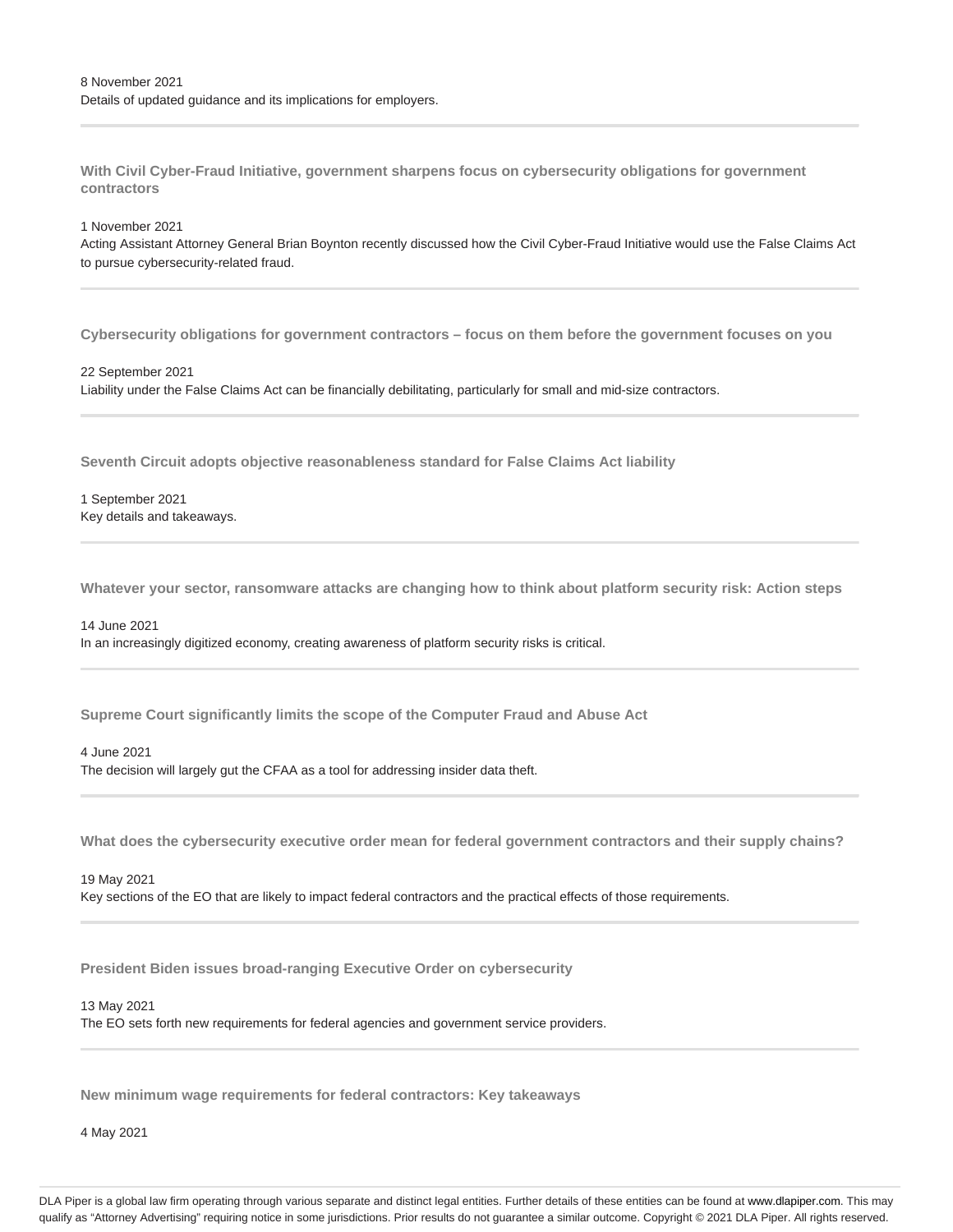The EO requires that all employees working "on or in connection with" a federal government contract be paid a minimum of \$15 per hour.

**Boardroom Brexit: What the deal means for funding and procurement**

## 31 December 2020 BOARDROOM BREXIT

The TCA provides last-minute clarity for UK companies and organisations that participate in EU funded projects, or receive funding and investment through EU programmes, such as Horizon Europe.

**Landmark artificial intelligence legislation advances toward becoming law**

16 December 2020 AI OUTLOOK

An overview of the key AI initiatives and funding set out in the defense bill.

**Navigating risk and compliance in government contracts M&A**

14 December 2020

Webinar now available: government contracts and pre-closing diligence.

**Practical Compliance**

8 December 2020 PRACTICAL COMPLIANCE

Q4 2020: Spotlight on real estate COVID-19 compliance.

**CMS, OIG finalize Stark and AKS overhaul – paving the way for value-based care**

25 November 2020

We highlight some of the most important ways in which HHS followed through on its ideas from 2019, as well as the instances where they pivoted in reaction to public comments.

**Contracting for the climate: The Climate Contract Playbook is a trove of climate clauses**

### 11 November 2020

Contracts have become an essential vehicle for companies seek to mitigate their environmental risks and limit their carbon footprints.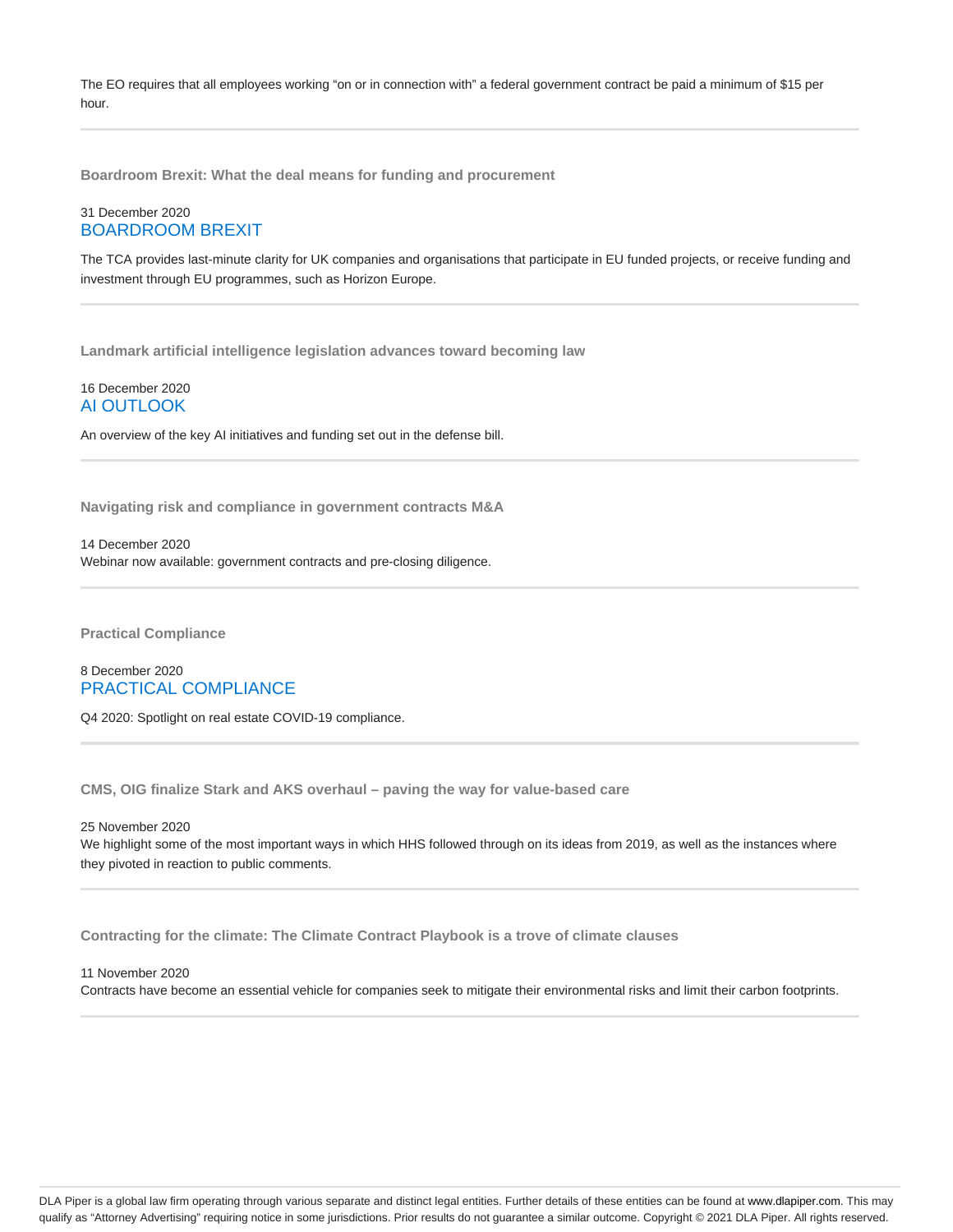**New Executive Order "Combating Race and Sex Stereotyping" – what federal contractors need to know**

## 7 October 2020

The EO prohibits federal contractors, subcontractors and certain grant recipients from using "any workplace training that inculcates in its employees any form of race or sex stereotyping or any form of race or sex scapegoating."

**Into the unknown: DoD's long-awaited cybersecurity rule leaves critical questions unanswered**

#### 5 October 2020

The rule leaves open a number of critical questions.

**SBA creates administrative process for appealing PPP loan decisions**

2 September 2020 Under the process, a borrower may challenge written decisions by the SBA regarding ineligibility and loan forgiveness.

**Australia makes changes in defense and procurement strategy**

13 August 2020

Australia is implementing changes in its defense strategy and procurement rules that are important to international contractors.

**Universal Health Services: contractors take note − Supreme Court approves implied certification theory of False Claims Act liability**

## 22 JUN 2016 The Court's recognition of "implied certification" theory resolves a circuit split in favor of a more expansive view of the Act.

**Should I file a bid protest? A checklist of essential questions and considerations**

## 18 SEP 2014 What are the questions a thoughtful CEO or General Counsel should ask when deciding whether to file a bid protest?

**The Cybersecurity Framework: Administration, Congress move to incentivize private-sector cooperation, strengthen federal acquisition process**

12 SEP 2013

# EVENTOS

# **Reciente**

**Planning for an Uncertain World**

DLA Piper is a global law firm operating through various separate and distinct legal entities. Further details of these entities can be found at www.dlapiper.com. This may qualify as "Attorney Advertising" requiring notice in some jurisdictions. Prior results do not guarantee a similar outcome. Copyright @ 2021 DLA Piper. All rights reserved.